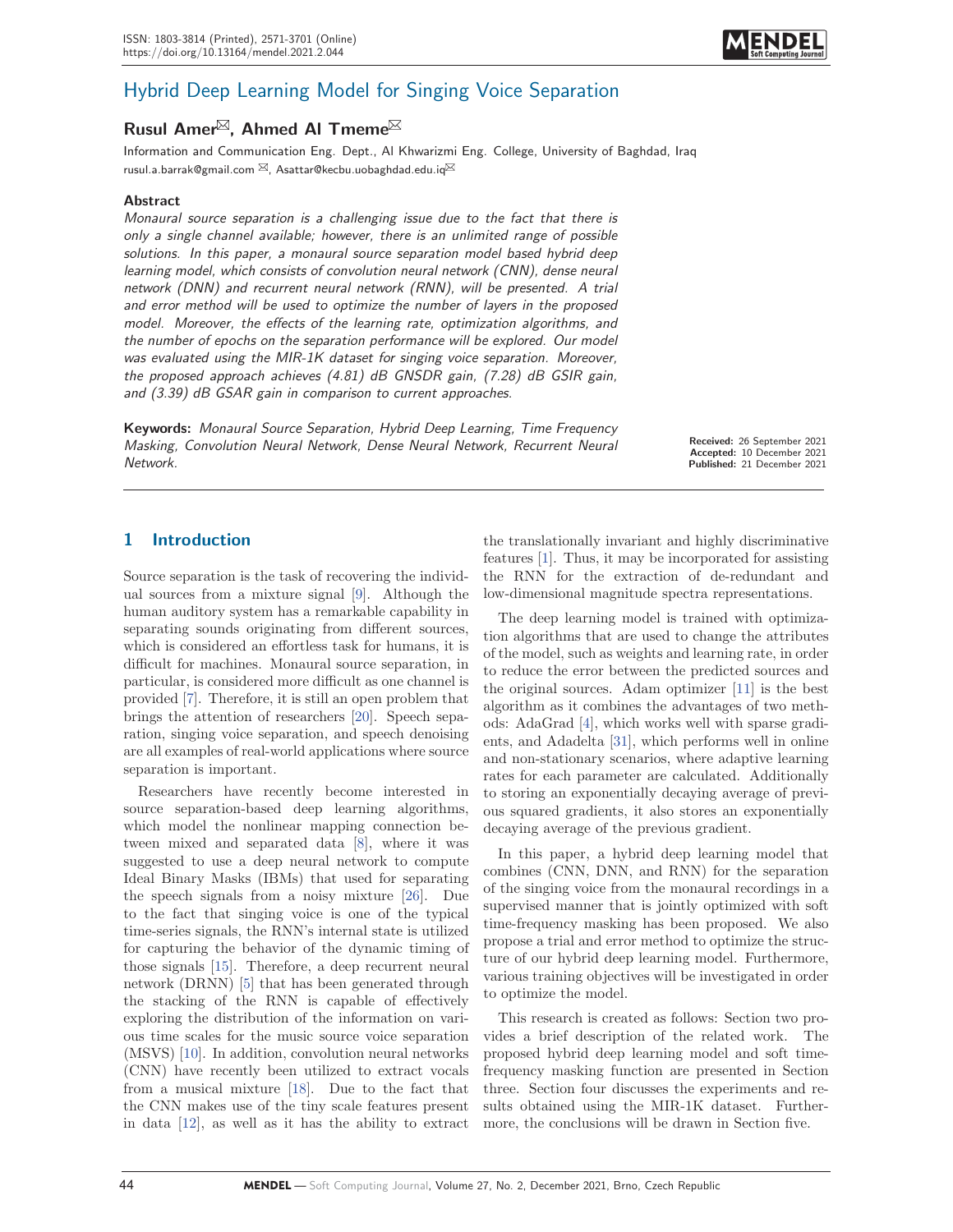

Figure 1: The proposed framework.

## **2 Relation to Previous Work**

A wide variety of methods were proposed for source separation, Huang et al. [7] introduced a Robust Principal Component Analysis (RPCA) approach for solving underlying low-rank matrices, including music accompaniment and sparse matrices containing singing voice. Y.-H. Yang [28] proposed two modifications to the decomposition by (RPCA) that take harmonic similarity between sinusoids into consideration and that the use of drum removal after RPCA results in significant improvement. Y.-H. Yang [29] employed dictionary learning methods to estimate the subspace structures of musical sources and introduced a new approach called multiple low-rank representations (MLRR) that is used for decomposition by the learnt dictionaries. Al Tmem et al. [2, 3, 22, 27] proposed an algorithm based on the factorization method with a hybrid framework that combined both the multiplicative update and the Expectation-Maximization algorithms. Wang et al. [26] learned the ideal binary mask using deep neural networks, and source separation issues were regarded as binary classification problems. Likewise, Uhlich et al. [23] performed the extraction of instrument signals from the music with the use of the DNNs. Nugaraha et al. [14] utilized the DNNs for learning signal source spectral features and utilized the Wiener filters for distinguishing the signals from the noise. Huang et al. [9] employed a recurrent neural network on speech separation to learn from past time steps and get extended context information. Uhlich et al. [24] separated music sources using data augmentation and network integration. Sebastian et al. [16] learned the source's timefrequency mask using the modified group delay (MOD-GD) function. Sun et al. [21] have suggested a 2-stage method with 2 DNN-based approaches for addressing the issue of the efficiency of the current approaches of speech separation. CNN was commonly utilized in the area of deep learning, and presently it was implemented for the tasks of speech separation [17, 19], where it outperformed DNN-based speech separation systems and achieved optimal separation performance under the same condition. For tackling time-frequency masking challenges, Luo et al. [13] presented the Conv-TasNet, an entirely convolutional time-domain source separation network. Yuan et al. [30] have suggested an Enhanced Feature Network (EFN) that was capable of achieving a specific level of enhancement in GSAR as well as GNSDR indicators in comparison with DRNN.

The proposed model's advantage is represented by combining the CNN and the RNN for extracting effective de-redundant and low-dimensional representations from mixture signal magnitude spectra to avoid spectra decomposition high cost's, reducing training time in comparison to the DRNN, and separation performance that outperforms other approaches.

## **3 Proposed Methods**

In this paper, we propose a hybrid deep learning model for source separation that utilizes three kinds of neural networks (CNN, DNN, and RNN). Fig. 1 illustrates the proposed framework. The mixture's spectrogram can be computed using the short time Fourier transform (STFT); the spectral of the magnitude is passed through the hybrid deep learning model in order to separate the mixture signal and produce an estimation for every separated source. The estimated sources are utilized to compute time-frequency soft masks, which are then used to isolate sources final magnitude estimations. In addition, those estimations, as well as the mixture phase, have been utilized by the inverse shorttime Fourier transform (ISTFT) for obtaining audio signals that correspond to the sources that have been separated.

The propose framework can be explained as follows:

#### **3.1 Hybrid Deep Learning Model Architecture**

We propose to model the temporal information of audio signal by using a hybrid deep learning model that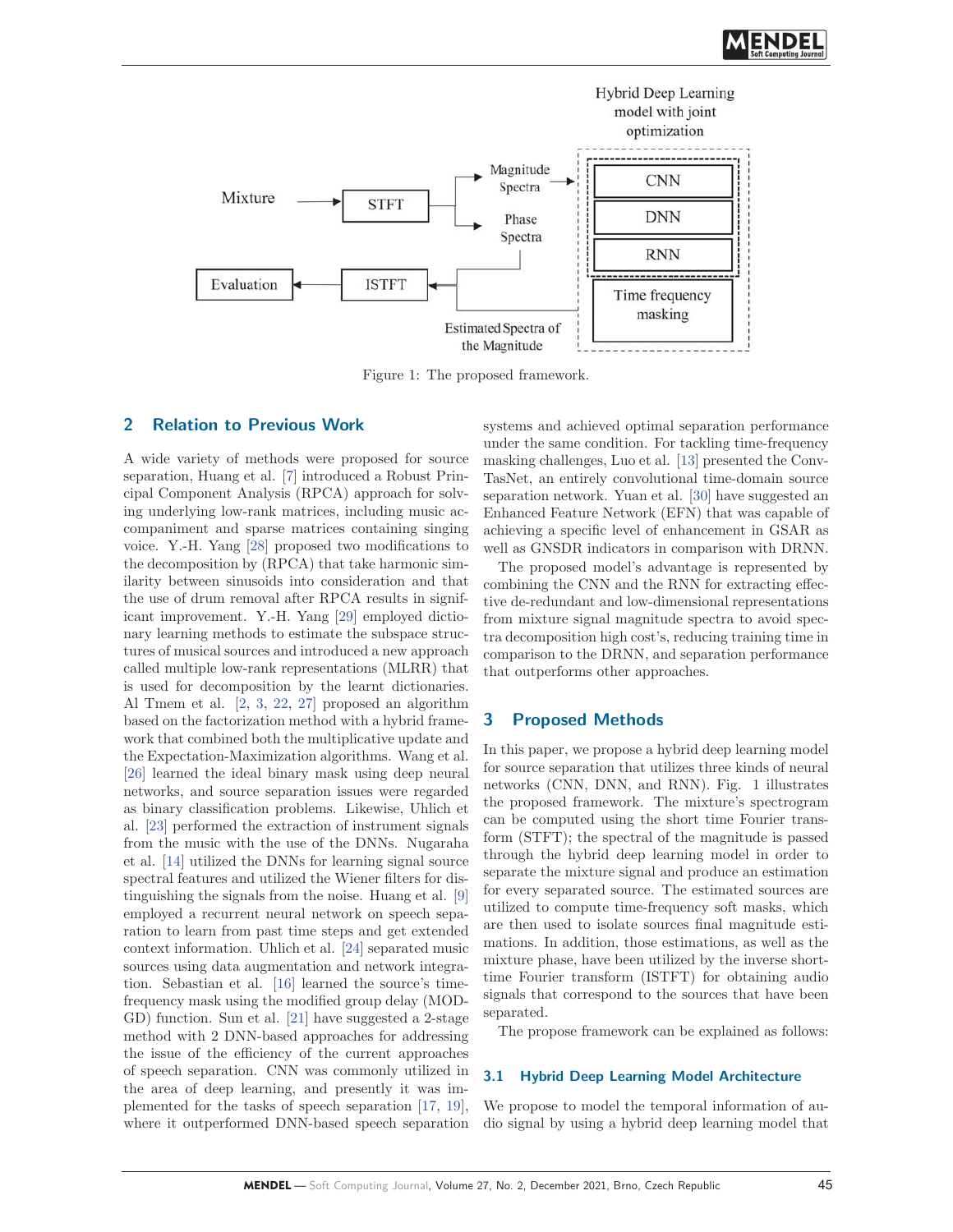



Figure 2: The proposed architecture of hybrid deep learning model.

| Laver                      | Filter/unit size         | Kernel Size | Stride | Activation | Padding | Parameters |
|----------------------------|--------------------------|-------------|--------|------------|---------|------------|
| $Conv$ 1D                  | 512                      | 3           |        | ReLU       | Same    | 2048       |
| Max-pooling 1D             | -                        | 3           |        | ReLU       |         |            |
| $Conv$ 1D                  | 256                      | 3           |        | ReLU       | Same    | 393472     |
| Max-pooling 1D             | $\overline{\phantom{a}}$ | 3           |        | ReLU       |         |            |
| $Conv$ 1D                  | 128                      | 3           |        | ReLU       | Same    | 98432      |
| Max-pooling 1D             | -                        | 3           |        | ReLU       |         |            |
| Dense 1                    | 1024                     |             |        | ReLU       |         | 132096     |
| Dense 2                    | 128                      |             |        | ReLU       |         | 131200     |
| Dense 3                    | 256                      |             |        | ReLU       |         | 33024      |
| Dense 4                    | 512                      |             |        | ReLU       |         | 131584     |
| 3 RNN                      | 256                      |             |        | ReLU       |         | 3935232    |
| Total trainable parameters |                          |             |        |            |         |            |

Table 1: Parameter description of the hybrid deep learning model.

consists of three phases to learn how to reconstruct the target spectra, as follows:

**The shrinking phase; represented by Convolution neural network (CNN):** CNNs is a recently utilized approach for speech separation. Depending on the input data used in this paper, which is a one-dimensional time series audio signal, we use one-dimension CNN which is a modified version of the two-dimension CNN for extracting the effective deredundant and low-dimensional representations from mixture signal magnitude spectra. This phase contain three convolutional layers and three max-pooling layers, the convolution layers with filter size (512, 256, 128, respectively) kernel 3, stride 1, padding 'SAME' accordingly, the feature map size doesn't change after convolution and rectified linear unit (ReLU) activation function.  $f(x) = \max(0, x)$  which performs more sufficiently in comparison with the use of a sigmoid or tanh function. Max pooling layers after each convolution layer are used to reduce the dimensionality of the feature map.

**The expanding phase; represented by Dense layers:** this phase consists of four dense layers with units (1024, 128, 256, 512, respectively) used for collecting the extracted features from the previous phase.

**The separation phase (reconstruction phase);**

**represented by a RNN:** this phase consists of three RNN layers with 256 hidden units, which is used for the extraction of high-level sequential feature from extracted features by the previous phases. The RNN function is fundamentally for using feature information that has been learned by convolutional layers for the separation of the vocals and accompaniments. Therefore, a CNN has been presented as RNN front-end for the purpose of extracting the global features and speech spectrogram fine details, like the harmonics. The backend used RNN, which includes a method for "memorizing" the sequenced data.

The proposed hybrid deep learning model is shown in Fig. 2.

#### **3.2 Time-Frequency Masking**

The time-frequency masking function ensures the total of the predicted results is identical to the mixture in its original state. Additionally, we noticed that using a time-frequency masking method to smooth the source separation findings is beneficial. We jointly train the model rather than individual training and then use the time-frequency masking to the output. Following [9, 10], we incorporate the computation of the soft masks as an additional deterministic layer into the network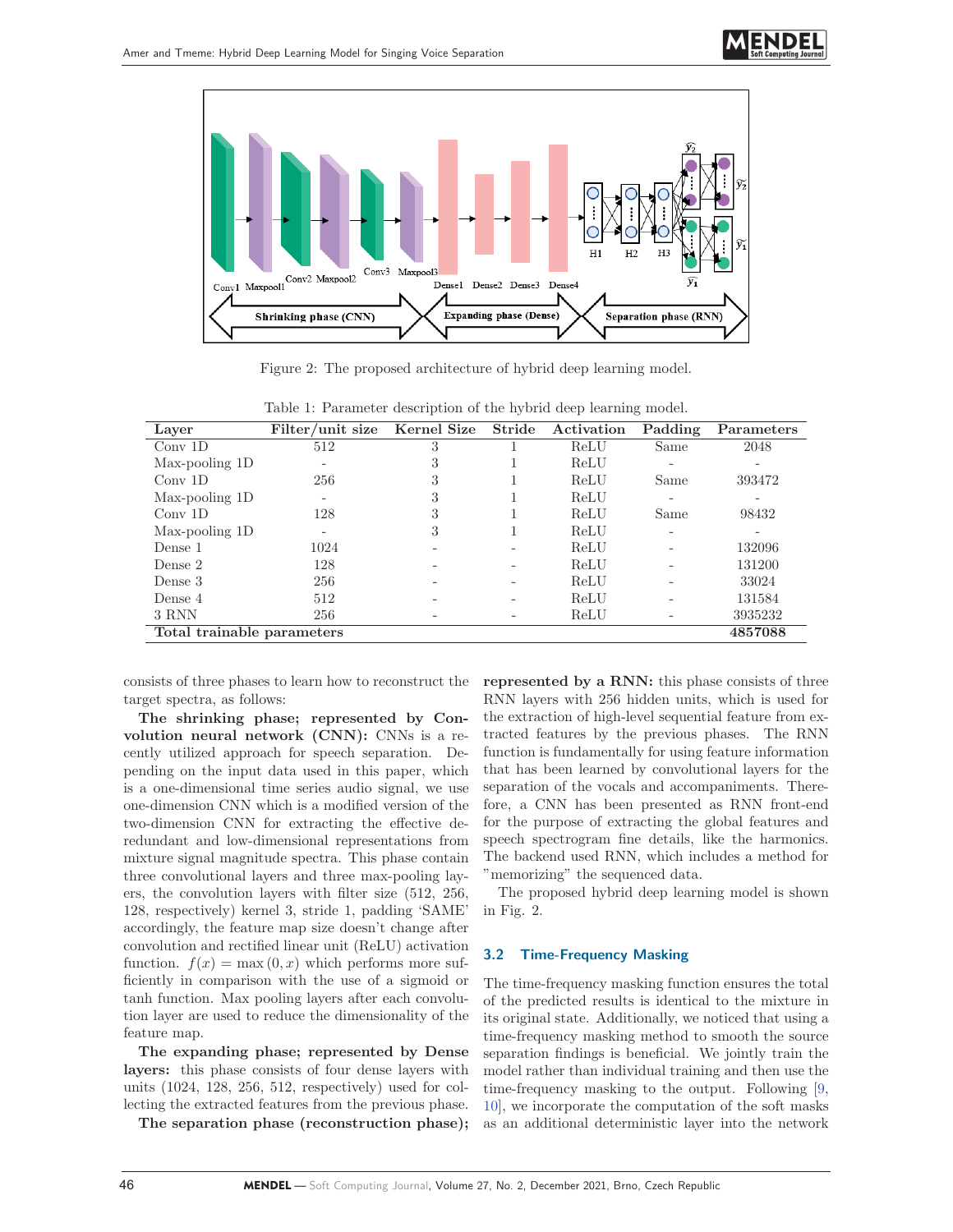architecture as follows:

$$
\tilde{y}_{1t} = \frac{|\hat{y}_{1t}|}{|\hat{y}_{1t}| + |\hat{y}_{2t}|} \quad \odot X_t \tag{1}
$$
\n
$$
\tilde{y}_{2t} = \frac{|\hat{y}_{2t}|}{|\hat{y}_{1t}| + |\hat{y}_{2t}|} \quad \odot X_t \tag{2}
$$

$$
\widetilde{y}_{2t} = \frac{|\hat{y}_{2t}|}{|\hat{y}_{1t}| + |\hat{y}_{2t}|} \odot X_t \tag{2}
$$

Where  $\hat{y}_{1t}$  and  $\hat{y}_{2t}$  the predictions through the network,  $X_t$  is the mixture's spectrum and the operator - represents element-wise multiplication (Hadamard product). Thus, the network can be optimized with the masking function jointly [25]. product). Thus, the network can be optimized with<br>the masking function jointly [25].<br> **3.3 Training Objectives**<br>
Considering output predictions  $\hat{y}_{1t} \& \hat{y}_{2t}$  (or  $\tilde{y}_{1t} \& \tilde{y}_{2t}$ )

#### **3.3 Training Objectives**

of original sources  $y_{1t}$  and  $y_{2t}$ , the optimization of this model parameters has been explored through the minimization of squared error criteria, based on the following equation:

$$
J_{MSE} = ||\hat{y}_{1t} - y_{1t}||_2^2 + ||\hat{y}_{2t} - y_{2t}||_2^2
$$
 (3)

## **4 Experimental Results**

#### **4.1 Dataset**

The MIR-1K dataset is used to evaluate our system [6]. One thousand music clips ranging in length from 4 to 13 seconds are encoded at a 16 kHz sampling rate. The clips were taken from 110 Chinese karaoke songs sung by 19 amateur singers (8 females and 11 males). We use 700 clips as the training, and 300 are used for testing.

#### **4.2 Evaluation**

The performance of the source separation can be measured by three quantitative values of the BSS-EVAL metrics: Source to Distortion Ratio (SDR), Source to Interference Ratio (SIR), and Source to Artifacts Ratio (SAR). In addition, the Normalized SDR (NSDR) has been represented by:

$$
NSDR(\hat{y}, y, x) = SDR(\hat{y}, y) - SDR(x, y) \tag{4}
$$

where  $\hat{y}$  represents the re-synthesized singing voice (vocals),  $y$  represents the clean vocals, and  $x$  represents the mixture. The NSDR is used to calculate the difference in SDR between a pre-processed mixture x and a separated vocals  $\hat{y}$ . Global SIR (GSIR), Global SAR (GSAR), and Global NSDR (GNSDR) values have been reported to indicate weighted mean values of SIRs, SARs, and NSDRs, respectively, of the test clips that have been weighted by length. Higher SIR, SDR, and SAR values denote a sufficient quality of the separation.

#### **4.3 Experiments**

In the experiments, the magnitude spectra feature has been used as input to the model. The spectral representation is obtained using a 1024-point Short Time Fourier transform (STFT) with a 25% overlap. The experiments can be divided into 4 phases:

Phase one: The trial and error method was proposed to estimate the number of layers in each phase until the best source separation performance was reached. Fig. 3 shows that, by using 3CNN layers, 4 DNN layers and 3 RNN layers, the model provide higher GNSDRs, GSIRs and GSARs.



Figure 3: Selection number of layers for the hybrid model.

Phase two: The effect of learning rate. Fig. 4 reports the results by varying the value of learning rate within the range  $0.01 - 0.00001$  makes almost not a big difference in GSAR value, while it affects the GNSDR and GSIR values. It has been observed that models with a learning rate of 0.001 provided higher GNSDRs, GSIR but lower GSARs, compared to other cases. Thus, the learning rate value is fixed at 0.001 in the following experiments.



(b) Accompaniment

Figure 4: The separation effect of using different learning rate values (a) The comparison of the estimated vocals. (b) The comparison of estimated accompaniment.

Phase three: The effect of optimizer. Optimization algorithms are responsible for reducing the square error between the predicted and original source; furthermore, it provides the most accurate results possible. Fig. 5 reports the results using the model with different optimization algorithms (Adam, Adagrad, and Adadelta, respectively). As can be seen, Adam pro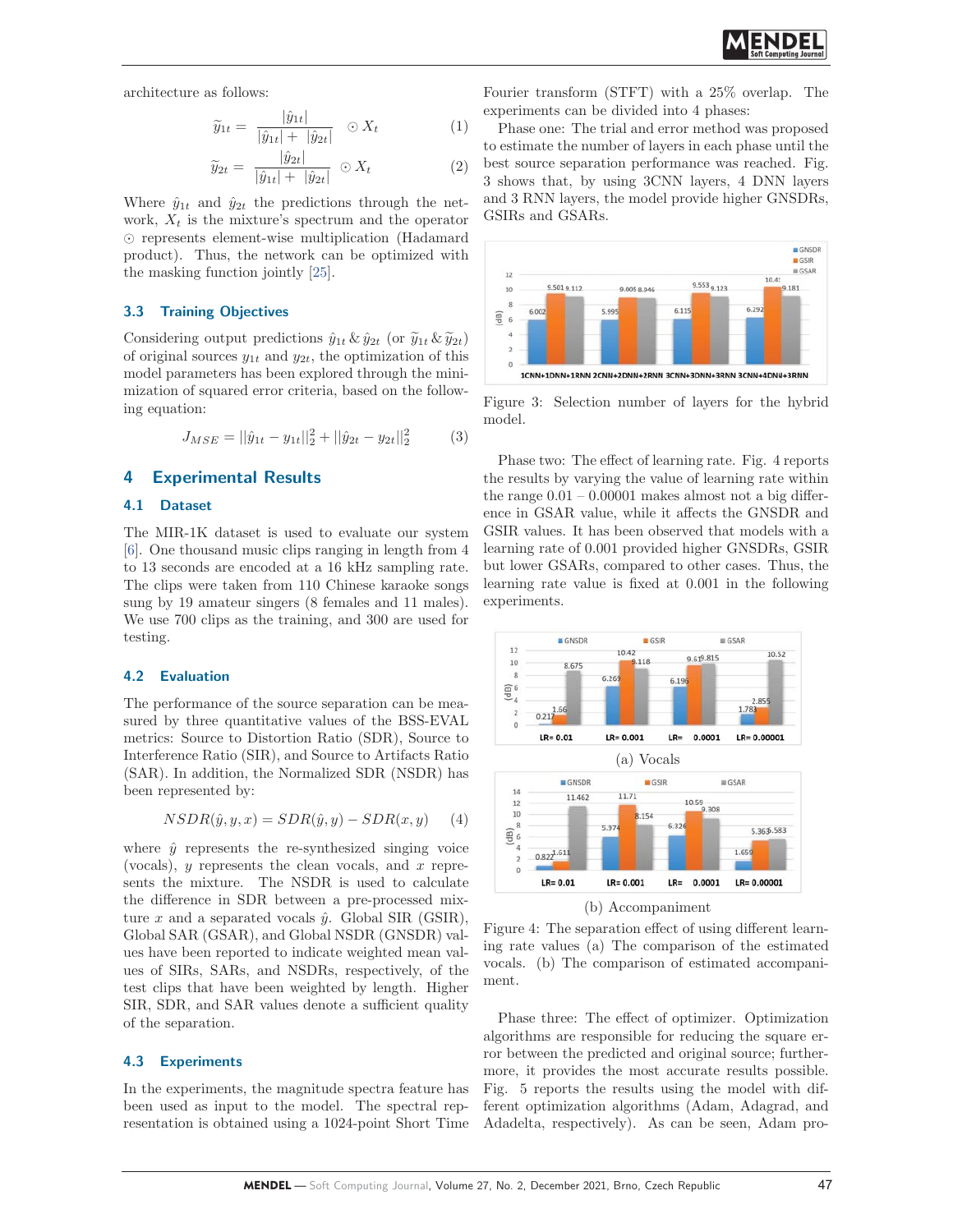duces better results when compared to the other scenarios. As a result, we fix the optimizer Adam in the following experiments.



(b) Accompaniment

Figure 5: The separation effect of using different optimization algorithms (a) The comparison of the estimated vocals. (b) The comparison of estimated accompaniment.

Phase four: The effect of the increasing number of epochs. Fig 6 shows the difference when using a different number of epochs to train the model. We explore the cases with (1000, 10,000, 100,000 epochs). As can be seen, the separation performance improves with increasing the number of epochs.



Figure 6: The separation effect of using different number of epochs (a) The comparison of the estimated vocals. (b) The comparison of estimated accompaniment.

Finally, the optimal results in this paper are compared to other algorithms. Fig. 7 and Table 2 list the results with the supervised and unsupervised settings. From Fig. 7 and Table 2 we can observe that we get 4.81 dB gain in GNSDR, 7.28 dB gain in GSIR, and 3.39 GSAR dB gain compared to previous research finding. Fig. 8 shows an example of the separation results in time domain. From Fig. 8 we can realize that the estimated sources from the separation process are approximately the same as the clean sources which mean they are clearly estimated. Fig. 9 shows an example of the separation results in spectrogram domain. From Fig. 9 we can realize that the spectrogram of the estimated sources from the separation process are approximately the same as the spectrogram of the clean sources which mean they are clearly estimated.



Figure 7: The separation effects on vocal between our proposed model and different approaches.

Table 2: The comparisons of the singing voices that have been separated under different approaches.

| Model                        | Year | <b>GNSDR</b> | <b>GSIR</b> | <b>GSAR</b> |  |  |
|------------------------------|------|--------------|-------------|-------------|--|--|
|                              |      | (dB)         | (dB)        | (dB)        |  |  |
| $\overline{\text{RPCA}}$ [7] | 2012 | 3.15         | 4.43        | 11.09       |  |  |
| RPCAh <sup>[28]</sup>        | 2012 | 3.25         | 4.52        | 11.1        |  |  |
| RPCAh+FASST [28]             | 2012 | 3.84         | 6.22        | 9.19        |  |  |
| <b>MLRR</b> [29]             | 2013 | 3.85         | 5.63        | 10.7        |  |  |
| DRNN[9]                      | 2015 | 7.45         | 13.08       | 9.68        |  |  |
| $ModGD$ [16]                 | 2016 | 7.5          | 13.73       | 9.45        |  |  |
| <b>EFN</b> [30]              | 2019 | 7.76         | 12.97       | 10.16       |  |  |
| Our hybrid model             | 2021 | 12.57        | 20.25       | 13.55       |  |  |
|                              |      |              |             |             |  |  |

# **5 Conclusion**

In this study, a hybrid deep learning model has been proposed that was based on the convolutional neural network, dense neural network and recurrent neural network for the separation of the singing voice (vocals) from the monaural recordings. A trial and error method has been proposed to optimize the number of layers in each phase of the hybrid model. Furthermore, results have been enhanced by optimizing the soft mask function with the proposed model. In addition, different parameters have been tackled, such as; learning rate, the number of epochs, and different optimization algorithms. In which the architecture of the proposed system reduces the time required for training as we extract the features in CNN before feeding it to RNN for separation. Overall, our proposed model achieved (4.81) dB GNSDR gain, (7.28) dB GSIR gain, and (3.39) dB GSAR gain in comparison with baseline RNN and other separation algorithms.

# **References**

[1] Abdel-Hamid, O., Mohamed, A.-r., Jiang, H., Deng, L., Penn, G., and Yu, D. Convolutional neural networks for speech recognition. IEEE/ACM Transactions on Audio, Speech, and Language Processing 22, 10 (2014), 1533–1545.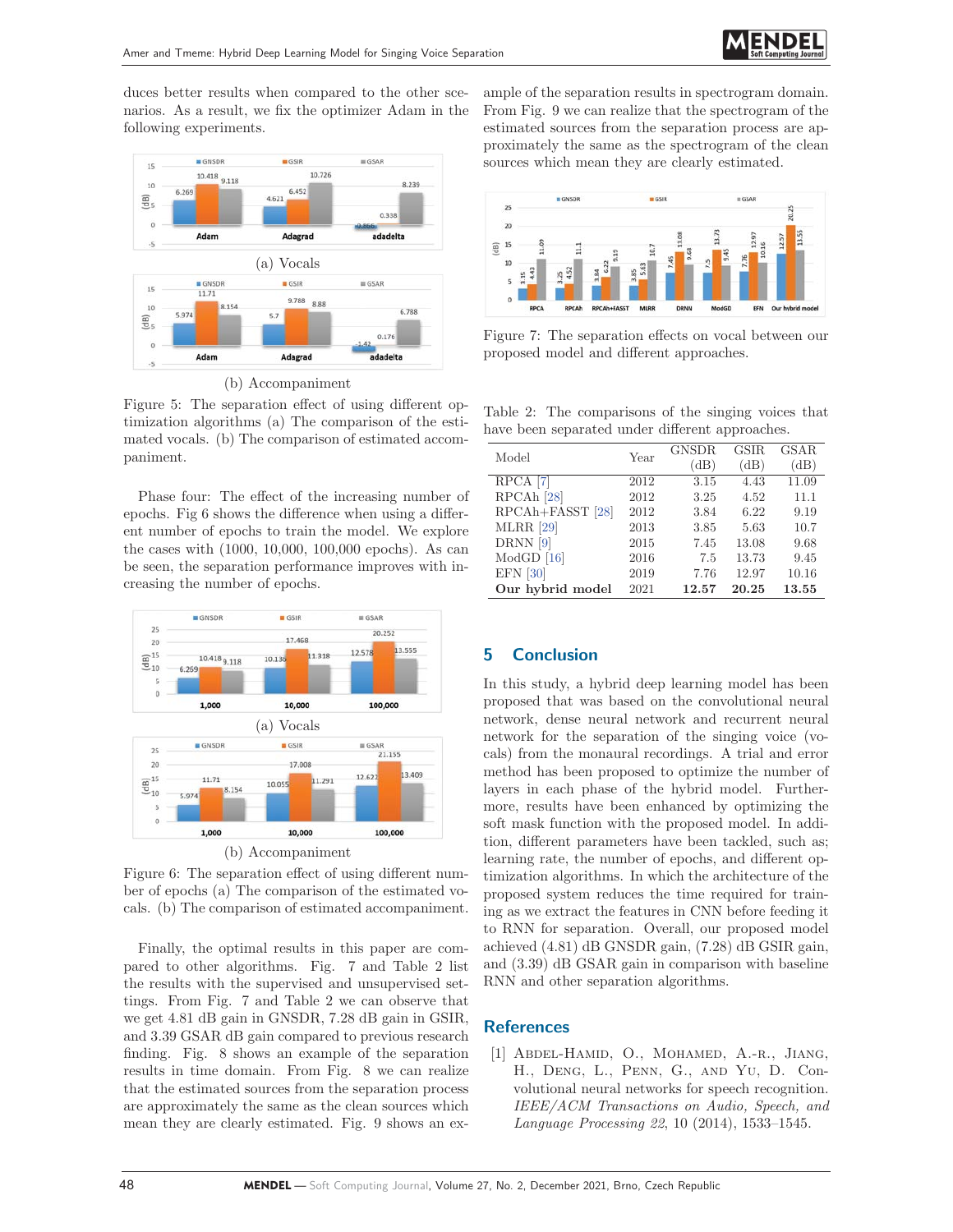

Figure 8: (a) The mixture signal. (b) The clean sources. (c) The estimated sources.

- [2] Al-Tmeme, A., Woo, W. L., Dlay, S. S., and Gao, B. Underdetermined convolutive source separation using gem-mu with variational approximated optimum model order nmf2d. IEEE/ACM Transactions on Audio, Speech, and Language Processing 25, 1 (2017), 35–49.
- [3] Al-Tmeme, A., Woo, W. L., Dlay, S. S., and Gao, B. Single channel informed signal separation using artificial-stereophonic mixtures and exemplar-guided matrix factor deconvolution. Int. J. Adapt. Control Signal Process. 32, 9 (sep 2018), 1259–1281.
- [4] DUCHI, J., HAZAN, E., AND SINGER, Y. Adaptive subgradient methods for online learning and stochastic optimization. J. Mach. Learn. Res. 12, null (jul 2011), 2121–2159.
- [5] Hermans, M., and Schrauwen, B. Training and analyzing deep recurrent neural networks. In Proceedings of the 26th International Conference on Neural Information Processing Systems - Volume 1 (Red Hook, NY, USA, 2013), NIPS'13, Curran Associates Inc., p. 190–198.
- [6] Hsu, C., and Jang, J. R. On the improvement of singing voice separation for monaural recordings using the mir-1k dataset. IEEE/ACM Transactions on Audio, Speech, and Language Processing 18, 2 (2010), 310–319.
- [7] Huang, P., Chen, S., Smaragdis, P., and Hasegawa-Johnson, M. Singing-voice separation from monaural recordings using robust principal component analysis. In 2012 IEEE International Conference on Acoustics, Speech and Signal Processing (ICASSP) (2012), pp. 57–60.
- [8] Huang, P., Kim, M., Hasegawa-Johnson, M., and Smaragdis, P. Deep learning for monaural speech separation. In 2014 IEEE International Conference on Acoustics, Speech and Signal Processing (ICASSP) (2014), pp. 1562–1566.



Figure 9: (a) The mixture signal. (b) The clean sources. (c) The estimated sources.

- [9] Huang, P., Kim, M., Hasegawa-Johnson, M., and Smaragdis, P. Joint optimization of masks and deep recurrent neural networks for monaural source separation. IEEE/ACM Transactions on Audio, Speech, and Language Processing 23, 12 (2015), 2136–2147.
- [10] Huang, P.-S., Kim, M., Hasegawa-Johnson, M. A., AND SMARAGDIS, P. Singing-voice separation from monaural recordings using deep recurrent neural networks. In ISMIR (2014), pp. 477– 482.
- [11] Kingma, D. P., and Ba, J. Adam: A method for stochastic optimization. CoRR abs/1412.6980 (2015).
- [12] Krizhevsky, A., Sutskever, I., and Hinton, G. E. Imagenet classification with deep convolutional neural networks. Commun. ACM 60, 6 (may 2017), 84–90.
- [13] Luo, Y., and Mesgarani, N. Conv-tasnet: Surpassing ideal time–frequency magnitude masking for speech separation. IEEE/ACM Transactions on Audio, Speech, and Language Processing 27, 8 (2019), 1256–1266.
- [14] Nugraha, A. A., Liutkus, A., and Vincent, E. Multichannel music separation with deep neural networks. In 2016 24th European Signal Processing Conference (EUSIPCO) (2016), pp. 1748– 1752.
- [15] Parveen, S., and Green, P. Speech enhancement with missing data techniques using recurrent neural networks. In 2004 IEEE International Conference on Acoustics, Speech, and Signal Processing (2004), pp. 733–736.
- [16] Sebastian, J., and Murthy, H. A. Group delay based music source separation using deep recurrent neural networks. In 2016 International